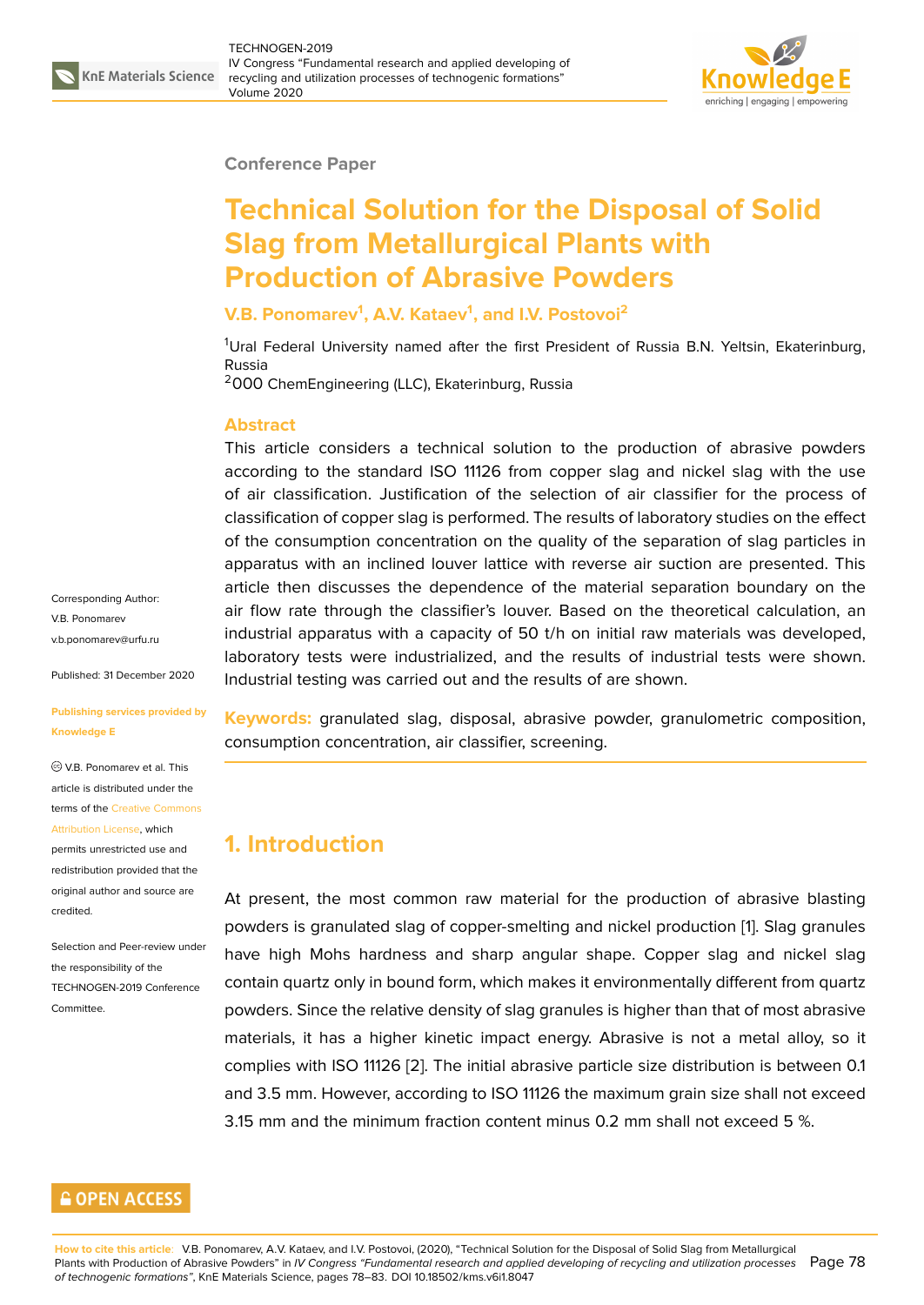## **2. Technology**

Granulation of copper slag and nickel slag is usually done by mechanical crushing (spraying) of mineral melt in water. In order to obtain the required abrasive fraction, it is necessary to dry the raw material and sort it.

The main method of dry separation of bulk materials by grain size is screening  $[3, 4]$  – the separation of the raw material by grain size on the screening surface with calibrated holes. Screening efficiency is affected by the size of the screen holes. When the raw material passes through the screen, only a certain number of grains passes t[hro](#page-4-1)[ug](#page-4-2)h each hole and this number is constant, and this phenomenon does not depend on the size of the holes. It is well known that fine screening requires dozens of times more production floor space and, taking into account the significant abrasive wear of fine screens, is hardly feasible for the purpose of dry separation. The most efficient use of screening is determined by the size of the boundary grain of at least 1–1.5 mm.

An alternative method of fine screening is pneumatic classification – separation by weight and shape using the aerodynamic characteristics of the grains in the air stream. Numerous studies [5–8] show high efficiency of air classification on the boundaries of less than 1 mm. Available experience of industrial application of air classifiers for granulated slag screening [9, 10] has revealed the most suitable separator design an apparatus with i[nc](#page-4-3)l[in](#page-5-0)ed louver lattice with reverse air suction [11] (see Figure 1). A distinctive feature of the apparatus is no sealing of the raw material loading unit and unloading unit of coarse m[ate](#page-5-1)[ria](#page-5-2)l, meanwhile the fine product is deposited initially in the settling chamber built in with the classifier and then in the cycl[on](#page-5-3)e.



- $1 -$ Housing
- 2 Inclined louver lattice
- 3 Dedusting cyclone
- R Raw material
- $A Air$
- C Coarse product
- F1 Fine product of settling chamber
- F2 Fine product from cyclone
- **Figure** 1: Classifier diagram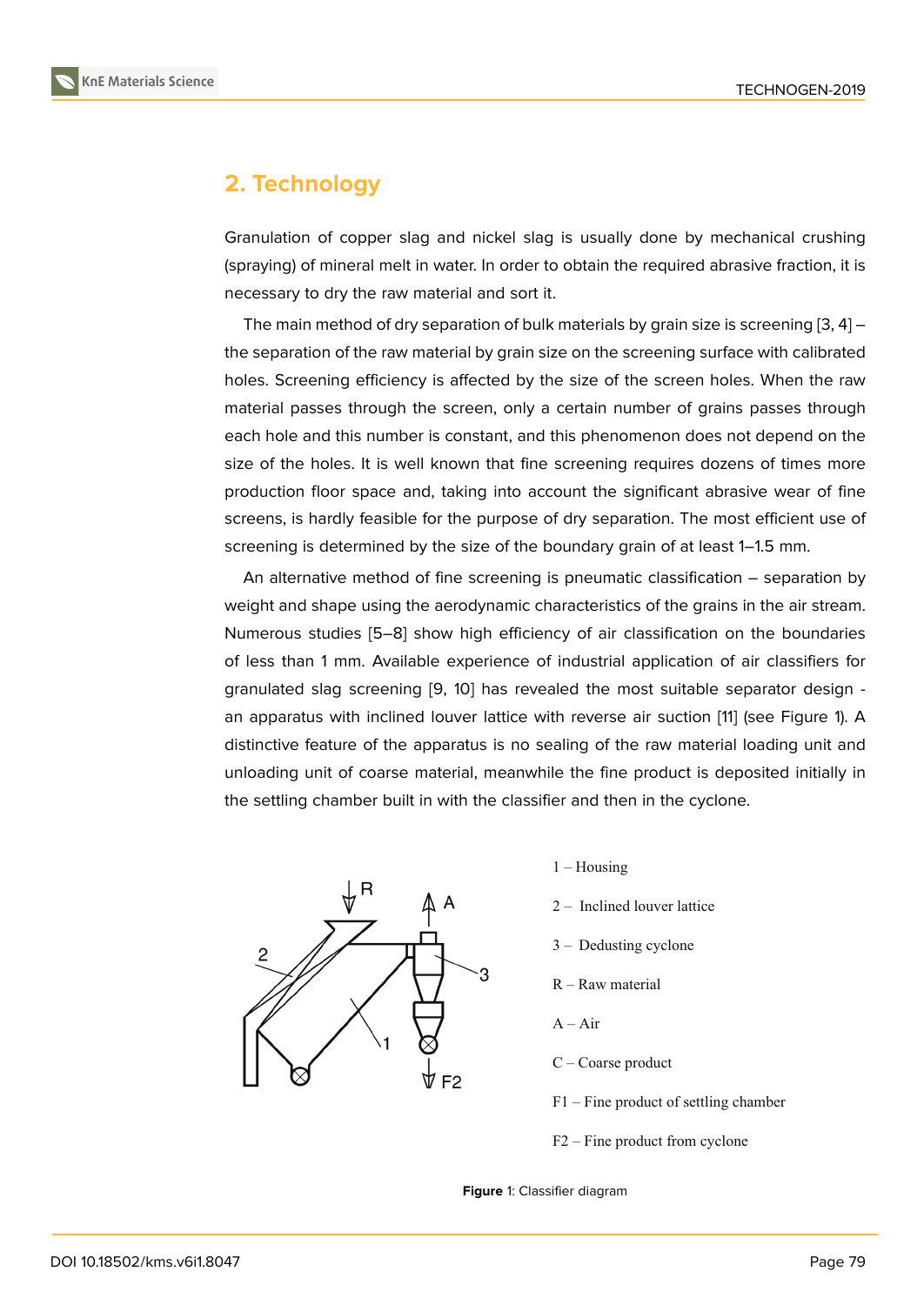# **3. Experiment**

When designing an industrial classifier, it is important to know not only the 'sharpness' or clarity of the powder separation on a given boundary of separation, but as well its energy efficiency, directly related to the specific load on the initial feed. In order to define this parameter (the ratio of the material consumption to the air flow rate), an experiment was carried out in which the consumption concentration of the initial copper slag was varied in the range from 1 to 7 kg/m $^3.$ 

From the obtained data (see Figure 2), it follows that the classifier works stably up to a concentration of 6 kg/m<sup>3</sup> with an efficiency of about 60% according to the Eder– Mayer criterion [12]. Slag (Table 1) with a grain size of less than 5 mm was fed into the classification.

|  | TABLE 1: Initial granulometric composition of slag |  |
|--|----------------------------------------------------|--|
|  |                                                    |  |





**Figure** 2: Change in separation efficiency due to consumption concentration

Knowing the initial granulometric composition, the given capacity of the initial supply, efficiency and separation boundary, it is easy to calculate the basic dimensions of the industrial classifier [13]. In order to select the fan, it is necessary to know the influence of the air flow rate on the boundary grain (see Figure 3).

According to the method [13], a mathematical model of the process of separation of copper slag on t[he](#page-5-4) boundary of 500 microns with the capacity of the initial supply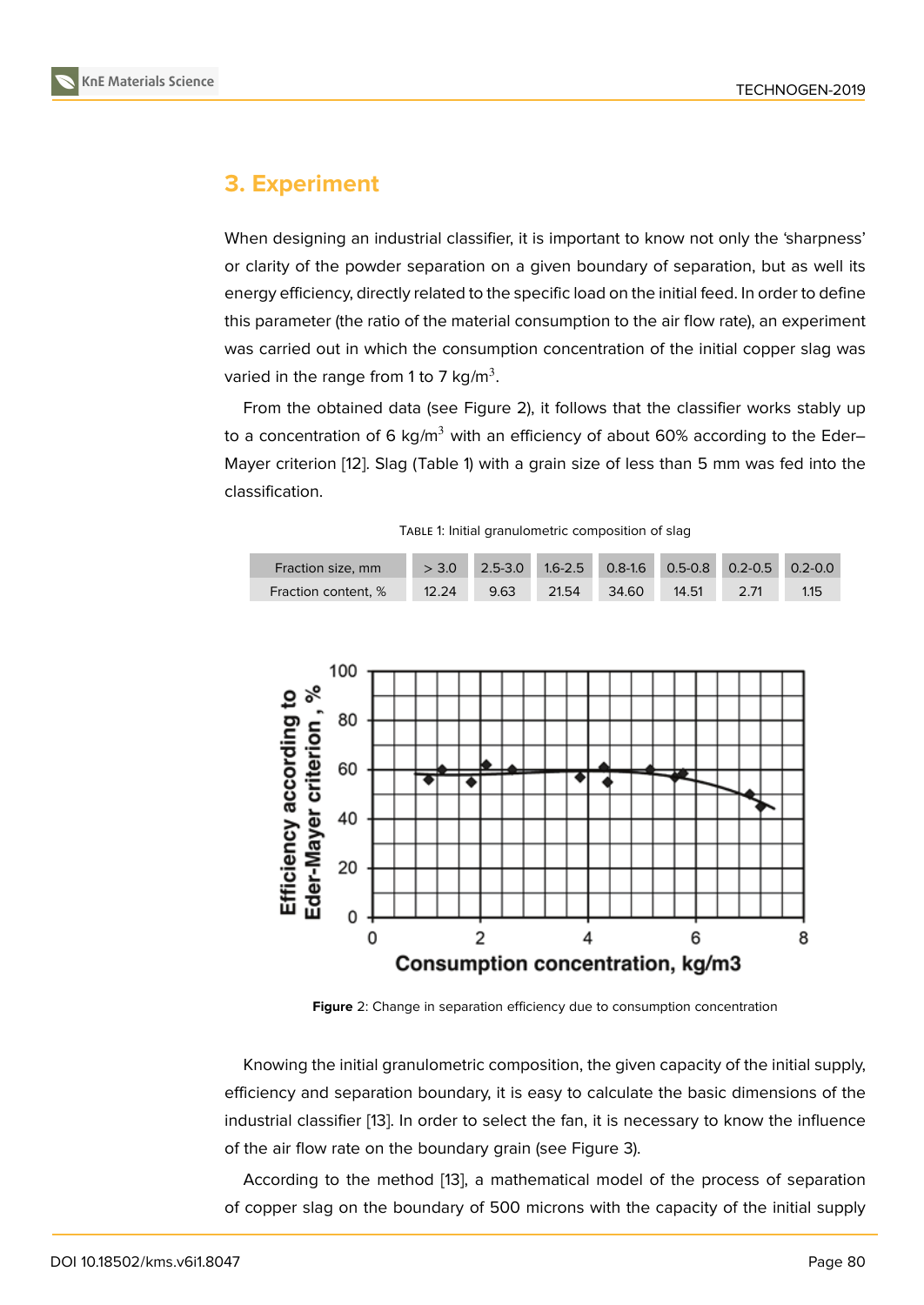

**Figure** 3: Dependence of the air flow rate on the material separation boundary

of 50 t/h was produced, the predicted regime characteristics (Table 2) and the basic geometric dimensions of the apparatus were determined.

The approximate size of the industrial classifier screen is 900×2000 mm with a flow cross-section of 25 %, the required air flow rate at the boundary of 500 microns is 9000  $m^3/h$ .

| $(w)$ , m/s | Flow rate Separation<br>boundary<br>$(x_{50}),$<br>microns | Coarse product |                            |       |       | Fine product |                            |       |      |
|-------------|------------------------------------------------------------|----------------|----------------------------|-------|-------|--------------|----------------------------|-------|------|
|             |                                                            | Yield, %       | Residue (%) on screen (mm) |       |       | Yield, %     | Residue (%) on screen (mm) |       |      |
|             |                                                            |                | 0.2                        | 0.5   | 0.8   |              | 0.2                        | 0.5   | 0.8  |
| 8           | 430                                                        | 90.78          | 99.97                      | 98.12 | 84.99 | 9.22         | 59.79                      | 19.38 | 3.13 |
| 9           | 680                                                        | 81.13          | 99.99                      | 99.38 | 91.35 | 18.87        | 79.12                      | 37.44 | 8.02 |

TABLE 2: Predicted performance characteristics of the copper slag separation process

# **4. Industrial Testing**

Based on experimental studies and calculations using the classification process model, an industrial unit for producing abrasive powders was designed and implemented in 2018 at the Karabash Abrasive Plant LLC with a capacity of 50 t/h. The technological scheme of the plant is shown in Figure 4. The results of the classification process for copper slag at the industrial plant are as follows: the yield of a large dedusted product is 83%, the residual content of 0–0.5 mm fine fraction is not more than 3.5%, the actual separation boundary is 0.45–0.50 mm [at](#page-4-4) 8–8.5 m/s air flow rate through the screen and separation efficiency is 55–57%.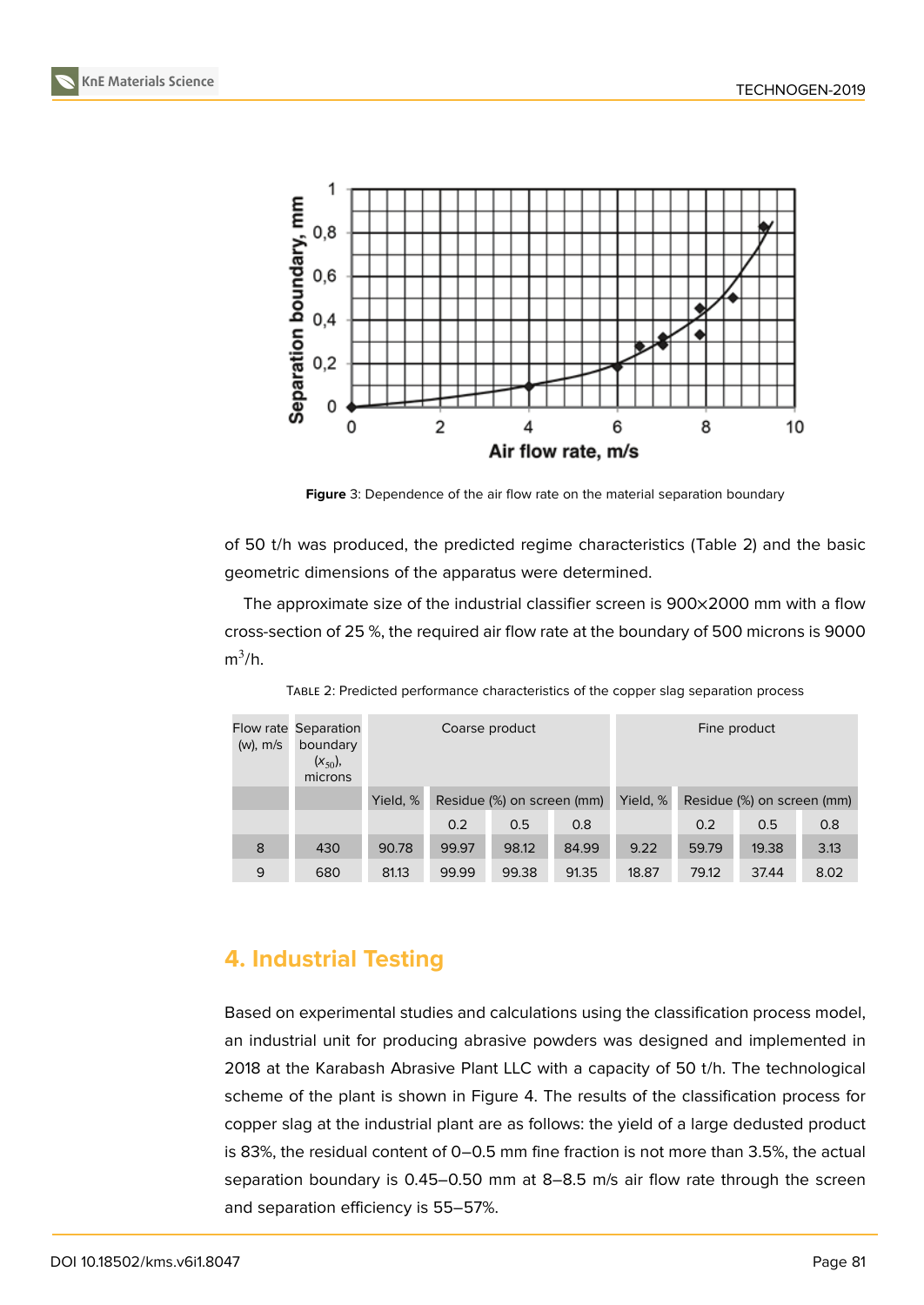**KnE Materials Science**



<span id="page-4-4"></span>**Figure** 4: Technological scheme of the plant

The initial copper slag after drying in the drum enters the pneumatic classifier, where the fine fraction 0–0.5 is blown out. After the classifier, the coarse fraction of +3.5 mm is screened on the screen.

Thus, it can be concluded that the main parameters of the industrial apparatus for separation of copper slag quite accurately correspond to the developed experimental calculation model of the pneumatic classifying process.

## **References**

- <span id="page-4-0"></span>[1] Kozlov, D. Y. (2007). *Blasting: A Guide for Highly Efficient Abrasive Blasting.* Ekaterinburg: Phoenix, p. 216.
- [2] *ISO 11126-3: 1993. Specifications for non-metallic abrasives for shot blasting* Part 3: Copper slags.
- <span id="page-4-1"></span>[3] Oka, Y. and Majima, H. A. (1970). A Theory of Size Reduction Involving Fracture Mechanics. *Canadian Metallurgical Quarterly*, issue 2, pp. 429–439.
- <span id="page-4-2"></span>[4] Gazaleeva, G. I., Tsypin, E. F. and Chervyakov, S. A. (2014). *Ore Preparation. Crushing, Screening, Enrichment.* Ekaterinburg: Ural Academic Service Center, p. 914.
- <span id="page-4-3"></span>[5] Galperin, V. I. (2006). Air Classification of Bulk Materials (About One Little-Known Field Of Technology) Part 3. Methods and Apparatus. Gravity Air Classifiers. *Chemical Industry Today*, issue 3, pp. 33–44.